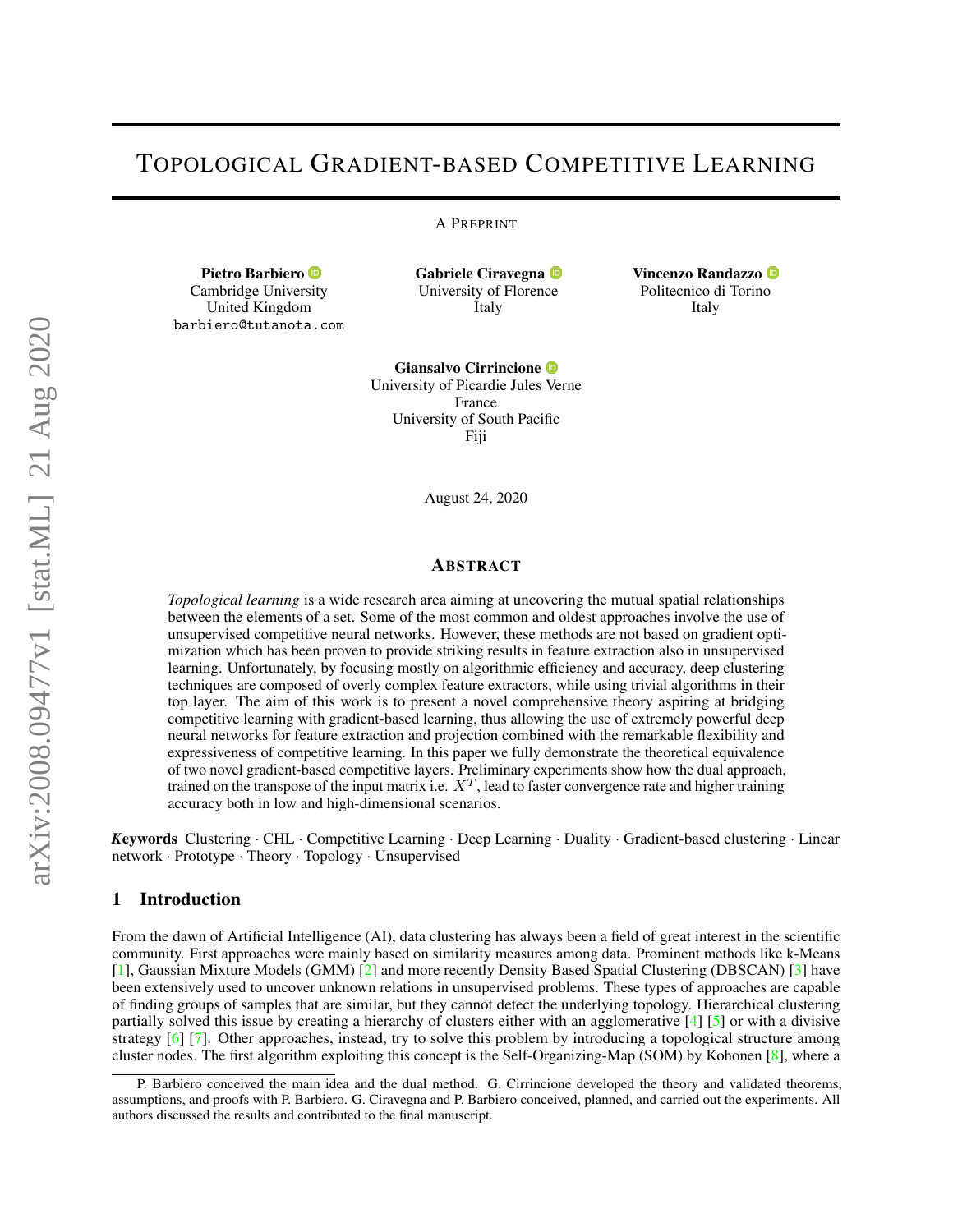neural network is trained to represent the input space using a grid, whose number of units and their connections, i.e. the topology, is defined in advance. Alternatively, techniques such as Neural Gas (NG) [\[9\]](#page-10-8), Growing Neural Gas (GNG) [\[10\]](#page-10-9) and their variants [\[11,](#page-10-10) [12,](#page-10-11) [13\]](#page-10-12) apply the the Competitive Hebbian Learning (CHL) [\[14,](#page-10-13) [15,](#page-10-14) [16\]](#page-10-15) for defining local topology; indeed, given an input sample, the two closest neurons, called first and second winners, are linked by an edge [\[17,](#page-10-16) [18\]](#page-10-17). All the previous cited methods belong to the *competitive learning* field; here, units compete to represent the input sample, i.e. they move towards it depending on their distances and the network current topology (neighbourhoods). Another issue concerning the above-cited methods is the well-known curse of dimensionality [\[19,](#page-10-18) [20\]](#page-10-19). Euclidean measures are no more effective when dealing with high-dimensional data such as images. To this aim, many works proposed dimensionality reduction and feature extraction methods as pre-processing before the clustering step like Principal Component Analysis (PCA) [\[21\]](#page-10-20) and kernel functions. These methods are indeed capable of mapping row data into a feature space with a much lower dimensionality. However, the effectiveness of such techniques is limited when dealing with complex latent structures. Recently, however, Deep Neural Networks (DNN), and more specifically Convolutional Neural Network (CNN) [\[22\]](#page-10-21), have incredibly improved processing performances when dealing with highly-dimensional data in supervised learning. As a consequence, many approaches tried to apply these methods also to the unsupervised learning field. Deep neural networks are capable to transform high-dimensional data into clustering-friendly representations. By employing DNN, clustering and feature transformation are now treated as a single task. DNN architecture may be directly trained through the optimization of a clustering loss. The choice of the learning function is particularly important when dealing with this type of architecture. As a matter of fact, straightforward employment of DNN may lead to corrupted feature transformation, where data are mapped to compact clusters that do not reflect the real data topology. In order to overcome this issue, some works proposed to exploit both unsupervised and supervised network pre-training, weight regularization, and data augmentation techniques. For what concerns unsupervised network pre-training, common strategies consider training Restricted Boltzmann Machines (RBM)  $[23]$  or AutoEncoders (AE)  $[24]$  and later fine-tune the networks (only the encoder for AE) through a clustering learning function only  $[25]$   $[26]$ . Supervised pre-training techniques are instead commonly employed when dealing with image data. Indeed, classical clustering algorithms perform well when using the feature extracted from the last layer of a CNN, pre-trained on big image dataset as ImageNet [\[27\]](#page-11-0). Direct approaches that do not consider any network pre-training, have been recently proposed in [\[28\]](#page-11-1), [\[29\]](#page-11-2), [\[30\]](#page-11-3). Otherwise, clustering learning procedures may be integrated with a network learning process. This allows the employment of more complex architectures like Autoencoders (AE), Variational-Autoencoders (VAE) or Generative Adversarial Networks (GAN). Such techniques commonly consider a double stage learning in which they first learn a good representation of the input space through a network loss function and later fine tune the network by also optimizing a clustering-specific loss.

To the best of our knowledge, however, no previous work proposed to join the strength of DNN with the higher representation capabilities of competitive learning approaches. In this work, we study two possible variants of a neural network architecture in which competitive learning is taken into consideration by the loss function. The proposed architectures can either be employed by themselves or they can be placed on top of more complex neural architectures such as AE, CNN, VAE or GAN.

This work is organized in three main sections. The first one describes two novel methods that can be used to join competitive and gradient-based learning, namely the *gradient-based competitive layer* (GBC layer) and the *dual GBC layer* (DGBC layer). The following section presents preliminary experiments showing the benefits and the differences of the two approaches. Finally, the last section describes how the methods presented in this work can be further developed and extended.

# 2 Gradient-based competitive layers

This section describes two different approaches that join competitive and gradient-based learning. In a standard competitive layer [\[31,](#page-11-4) [32,](#page-11-5) [33\]](#page-11-6), every competing neuron is described by a vector of weights  $w_i$ , representing the position of the neuron (a.k.a. *prototype*) in the input space. The inverse of the Euclidean distance between the input data  $x_k$ and the weight vector  $w_i$  represents the similarity between the input and the prototype. For every input vector  $x_k$ , the prototypes *compete* with each other to see which one of them is the most similar to that particular input vector. By following the Competitive Hebbian Learning (CHL) rule  $[14, 15]$  $[14, 15]$  $[14, 15]$ , the two closest prototypes to  $x_k$  are connected using an edge, representing their mutual activation.

In general, competitive learning is based on more or less heuristic rules. Instead, the family of k-Means algorithms is justified by the minimization of a loss function, representing the quantization error. The first proposed approach (GBC layer), instead, is based directly on the minimization of this loss. This is performed by using a first-order gradient technique, for straightly estimating the prototypes. Adding this layer to the top of a deep neural network, a deep clustering can be performed by backpropagating the gradient information from the clustering to the previous layers. As a consequence, the benefits of using a powerful feature extractor and a sophisticated topological learning algorithm can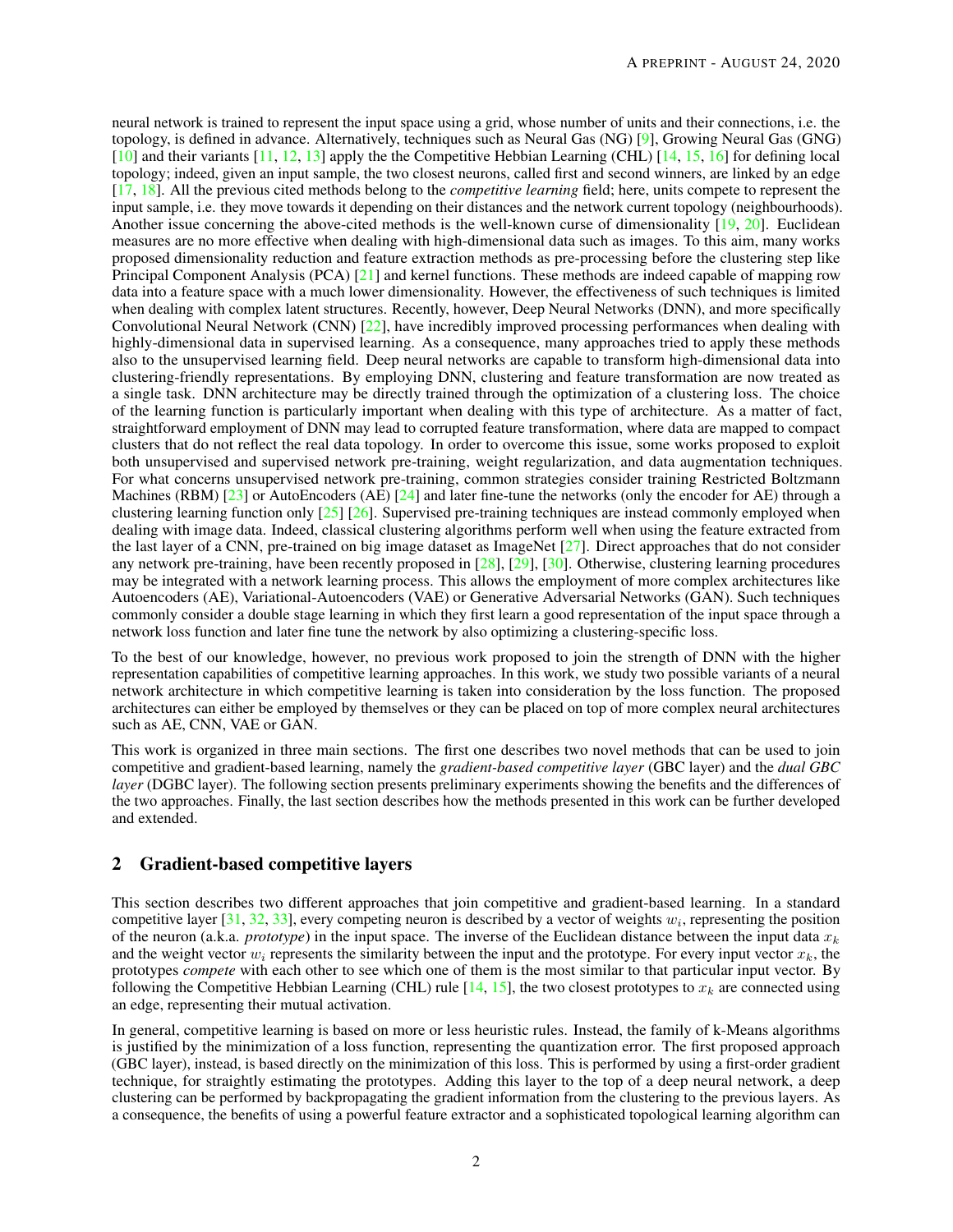be both exploited. However, the loss used by this approach is only function of the training set and the weights of the layer (the output neuron weights are the prototypes). This means the outputs of the layer are not taken into account. In this sense, the first approach is better interpreted as a straight competitive learning on the input set than a true layer to be added. The second approach (dual GBC layer) is more *neural*, because it represents a true transformation of the inputs. It is an alternative approach for the implementation of a competitive layer which is trained using the transpose of the input matrix, i.e.  $X^T$ .

#### 2.1 A new insight in neural theory

A deep neural network can be interpreted as a nonlinear function f mapping input data  $x \in \mathbb{R}^d$  into a different representation  $y \in \mathbb{R}^p$  which is optimized according to an error function  $\mathcal{L}$ . Hence, a concise representation of a neural network is a pair  $(f, \mathcal{L})$  such that:

$$
f: \mathbb{R}^d \to \mathbb{R}^p, \quad \mathcal{L}: \cdot \to \mathbb{R}
$$
 (1)

The relationship between d and p and the kind of loss function used to train the model determine the kind of learning task. In most settings, deep neural networks are used to contract the input space into an interpretable codomain where the performance of the network can be easily assessed. For instance, if  $p = 1$  and the loss function is the mean squared error between the output of the network ( $y \in \mathbb{R}$ ) and a target variable ( $t \in \mathbb{R}$ ), the learning task is called regression:

$$
f: \mathbb{R}^d \to \mathbb{R}, \quad \mathcal{L} = mse(y, t) \tag{2}
$$

Another common learning task is classification which can be obtained by setting  $p = c$ , where c corresponds to the number of classes, and by using a cross-entropy error function  $H$ :

$$
f: \mathbb{R}^d \to \mathbb{R}^c, \quad \mathcal{L} = H(y, t) \tag{3}
$$

In practice, the training process is performed using a dataset composed of objects  $X \in \mathbb{R}^{n,d}$  and (for supervised tasks) targets  $T \in \mathbb{R}^{n,p}$ , where n is the number of samples, d the number of input features, and p the number of output features. Hence, the result of the training process can be seen as a projection of the input matrix  $X$  into a (usually) lower dimensional representation  $Y$ :

$$
f : \mathbb{R}^{n,d} \to \mathbb{R}^{n,p} \qquad \text{[usually } p \ll d\text{]}
$$
\n
$$
Y = f(X) \tag{4}
$$

Therefore, a deep neural network can be summarized as a nonlinear map *reducing* the number of columns of a matrix, while keeping the original number of rows. If the rows of the input matrix represent a set of samples and the columns a set of features (as it usually is), then the neural network is actually shrinking the number of features.

However, if we consider the transpose problem, where  $X^T \in \mathbb{R}^{d,n}$ , the neural network can still be used to transform the input matrix into useful representations. Also in this case, the output must keep the same number of rows of the input by construction, i.e.  $Y \in \mathbb{R}^{d,k}$ . If  $k < n$  the neural network is *contracting* the input, while if  $k > n$  the neural network is *augmenting* the input. While normally neural networks are used to generate an abstract representation of the input features useful for supervised tasks like classification or regression, the transpose problem can be used to generate an abstract representation of the input samples useful for learning the topology of the input manifold. In fact, by choosing an appropriate clustering error function  $C$  we can define a deep neural network learning the positions of cluster centroids (a.k.a. *prototypes*) as:

$$
f: \mathbb{R}^{d,n} \to \mathbb{R}^{d,k}, \quad \mathcal{L} = \mathcal{C}
$$
 (5)

where k corresponds to the number of output units of the network. Each of the k output unit returns as output a  $q^T \in \mathbb{R}^d$ vector representing a position in the feature space  $\mathbb{R}^d$ . Hence, by optimizing such positions according to a clustering error function, the neural network can learn prototypes corresponding to cluster centroids.

## 2.2 Duality theory

The intuitions outlined in the previous section can be formalized in a general theory which considers the duality properties between a linear single-layer neural network and its dual, defined as a network which learns on the transpose of the input matrix and has the same number of neurons.

Consider a single layer neural network whose outputs have linear activation functions. There are d input units and  $k$ output units which represent a continuous signal in case of regression or class membership (posterior probabilities in case of cross entropy error function) in case of classification. A batch of n samples, say  $X$ , is fed to the network. The weight matrix is  $W_1$ , where the element  $w_{ij}$  represents the weight from the input unit j to the neuron i. The single layer neural network with linear activation functions in the lower scheme is here called the dual network of the former one. It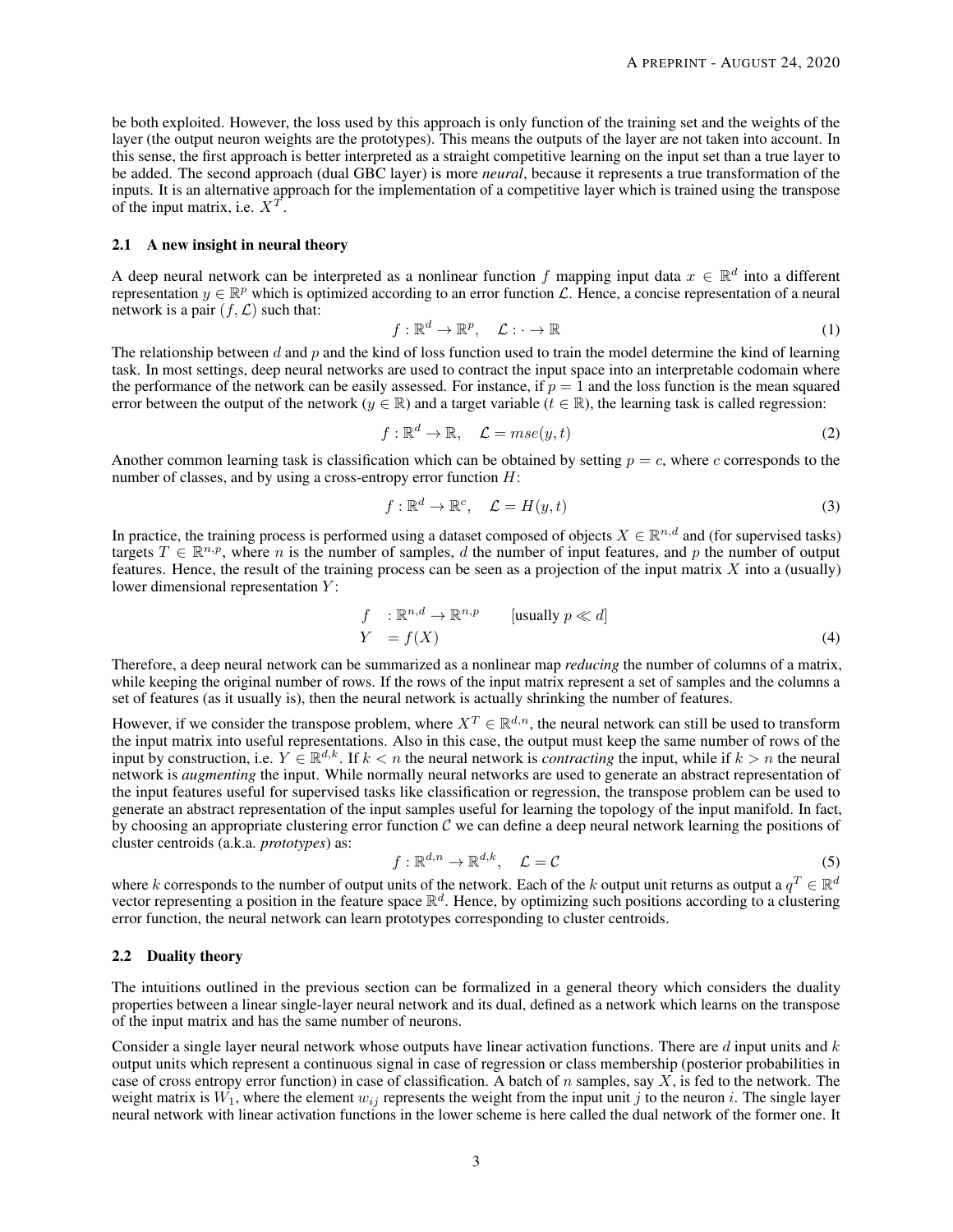

<span id="page-3-0"></span>Figure 1: Dual linear single-layer neural networks.

has the same number of outputs and  $n$  inputs. It is trained on the transpose of the original  $X$  database. Its weight matrix is  $W_2$  and the output batch is  $Y_2$ . The following theorems state the duality conditions of the two architectures. Figure [1](#page-3-0) represents the two networks and their duality.

<span id="page-3-1"></span>Theorem 1 (Network duality in competitive learning). *Given a loss function for competitive learning based on prototypes, a single linear network (base) whose weight output neurons are the prototypes is equivalent to another (dual) whose outputs are the prototypes, under the following assumptions:*

- *1. the input matrix of the dual network is the transpose of the input matrix of the base network;*
- *2. the samples of the input matrix* X *are uncorrelated with unit variance*

*Proof.* Consider a loss function based on prototypes, whose minimization is required for competitive learning. From the assumption on the inputs (rows of the matrix X), it results  $XX^T = I_d$ . A single layer linear network is represented by the matrix formula:

$$
Y = W X = \left[ \text{prototype}_1 \dots \text{prototype}_k \right] X \tag{6}
$$

By multiplying on the right by  $X^T$ , it holds:

$$
WXX^T = YX^T \tag{7}
$$

Under the second assumption:

$$
W = \left[\text{prototype}_1 \dots \text{prototype}_k\right] = Y X^T \tag{8}
$$

This equation represents a (dual) linear network whose outputs are the prototypes  $W$ . Considering that the same loss function is used for both cases, the two networks are equivalent.  $\Box$ 

This theorem directly applies to the GBC (base) and DGBC (dual) neural networks if the assumption 2 holds for the training set. If not, a preprocessing, e.g. batch normalization, can be performed.

**Theorem 2** (Impossible complete duality). *Two dual networks cannot share weights as*  $W_1 = Y_2$  *and*  $W_2 = Y_1$ *(complete dual constraint), except if the samples of the input matrix* X *are uncorrelated with unit variance.*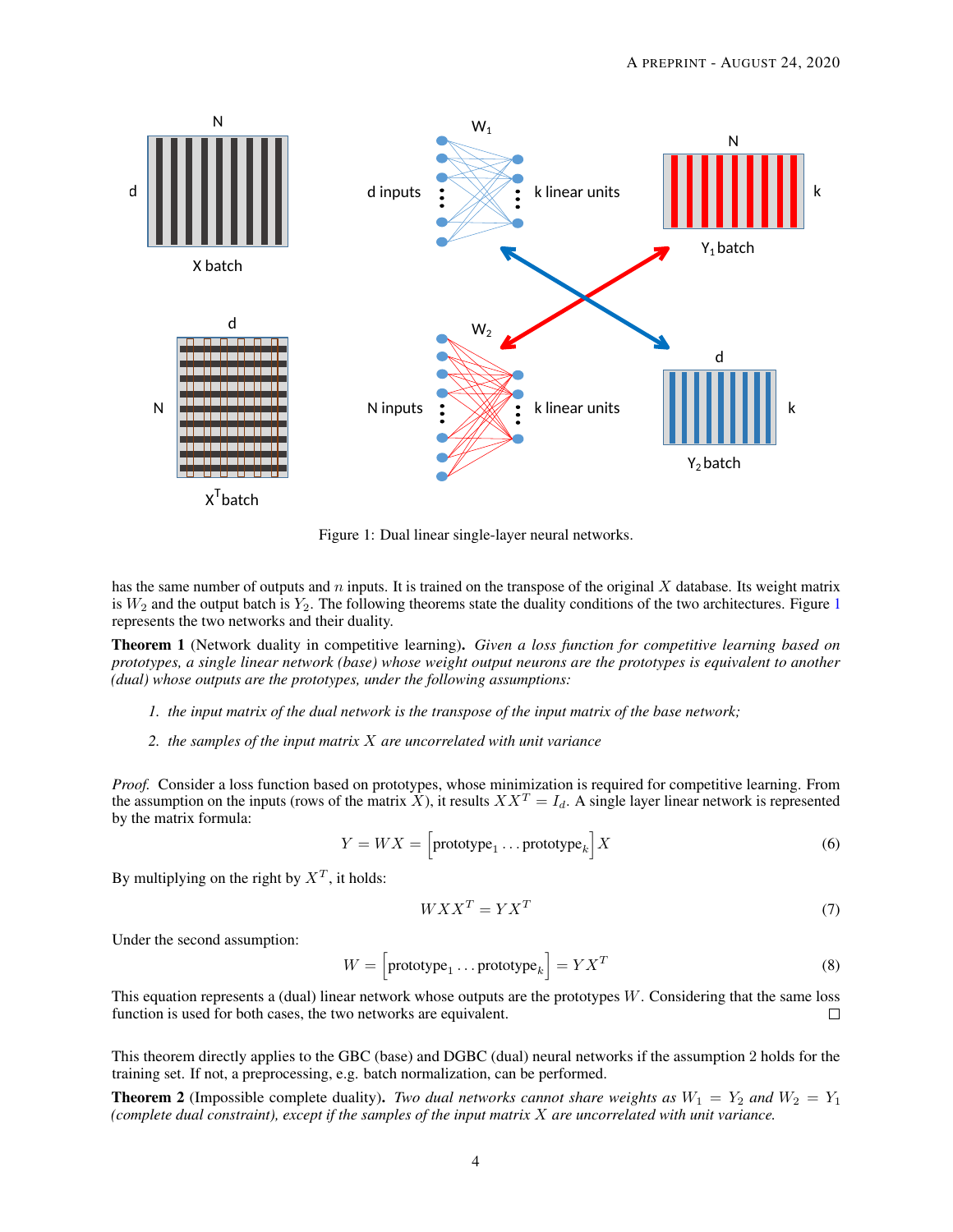*Proof.* From the duality of networks and their linearity, for an entire batch it follows:

$$
\begin{aligned}\n\begin{cases}\nY_1 &= W_1 X \\
Y_2 &= W_2 X^T\n\end{cases} &\implies \quad W_1 = Y_1 X^T \\
&\implies \quad W_1 = W_1 X X^T \\
&\implies \quad XX^T = I_d\n\end{cases} \tag{9}
$$

$$
\begin{aligned}\n\begin{cases}\nY_1 &= W_1 X \\
Y_2 &= W_2 X^T\n\end{cases} &\implies \quad W_2 = Y_2 X^T \\
&\implies \quad W_2 = W_2 X^T X \\
&\implies \quad X^T X = I_n\n\end{aligned}\n\tag{10}
$$

where  $I_d$  and  $I_n$  are the identity matrices of size d and n, respectively. These two final conditions are only possible if the samples of the input matrix  $X$  are uncorrelated with unit variance, which is not the case in (almost all) machine learning applications.  $\Box$ 

Theorem 3 (Half duality I). *Given two dual networks, if the samples of the input matrix* X *are uncorrelated with unit variance and if*  $W_1 = Y_2$  *(first dual constraint), then*  $W_2 = Y_1$  *(second dual constraint).* 

*Proof.* From the first dual constraint (see Figure [2,](#page-5-0) right), for the second network it stems:

$$
Y_2 = W_1 = W_2 X^T
$$
 (11)

Hence:

$$
Y_1 = W_1 X \implies Y_1 = W_2 X^T X \tag{12}
$$

under the second assumption on  $X^T$  from Theorem [1,](#page-3-1) which implies  $X^T X = I_n$ , the result follows (see Figure [2,](#page-5-0) left).

<span id="page-4-0"></span>Theorem 4 (Half duality II). *Given two dual networks, if the samples of the input matrix* X *are uncorrelated with unit variance and if*  $W_2 = Y_1$  *(second dual constraint), then*  $W_1 = Y_2$  *(first dual constraint).* 

*Proof.* From the second dual constraint (see Figure [2,](#page-5-0) left), for the second network it stems:

$$
Y_1 = W_2 = W_1 X \tag{13}
$$

From the assumption on the inputs (rows of the matrix X), it results  $XX^T = I_d$ . The first neural architecture yields (see Figure [2,](#page-5-0) right):

$$
Y_2 = W_2 X^T \implies Y_2 = W_1 X X^T = W_1 \tag{14}
$$

 $\Box$ 

Theorem [4](#page-4-0) justifies the use of the first single-layer neural network as a competitive layer.

## 2.3 Analysis of the learning process

The theorems illustrated in the last section establish a set of conditions under which a base competitive layer (e.g. GBC) and its dual network (e.g. DGBC) are equivalent. However, this theory shows such an equivalence only in terms of the architecture of the two neural networks. By analyzing the forward and the backward pass, the learning process of the two layers is quite different. In particular, in the GBC layer there is no forward pass as  $Y_1$  is not computed nor considered and the prototype matrix is just the weight matrix  $W_1$ :

$$
P_1 = \left[\text{prototype}_1, \dots, \text{prototype}_k\right] = W_1 \tag{15}
$$

where prototype<sub>i</sub>  $\in \mathbb{R}^{d \times 1}$ . In the dual network, instead, the prototype matrix corresponds to the output  $Y_2$ ; hence, the forward pass is a linear transformation of the input  $X^T$  through the weight matrix  $W_2$ :

$$
P_2 = \begin{bmatrix} \text{prototype}_1 \dots \text{prototype}_k \end{bmatrix}^T = Y_2 = W_2 X^T = \\ = \begin{bmatrix} \mathbf{w}_1^T \mathbf{f}_1 & \mathbf{w}_1^T \mathbf{f}_2 & \dots & \mathbf{w}_1^T \mathbf{f}_d \\ \mathbf{w}_2^T \mathbf{f}_1 & \mathbf{w}_2^T \mathbf{f}_2 & \dots & \mathbf{w}_2^T \mathbf{f}_d \\ \dots & \dots & \vdots \\ \mathbf{w}_k^T \mathbf{f}_1 & \mathbf{w}_k^T \mathbf{f}_2 & \dots & \mathbf{w}_k^T \mathbf{f}_d \end{bmatrix}
$$
(16)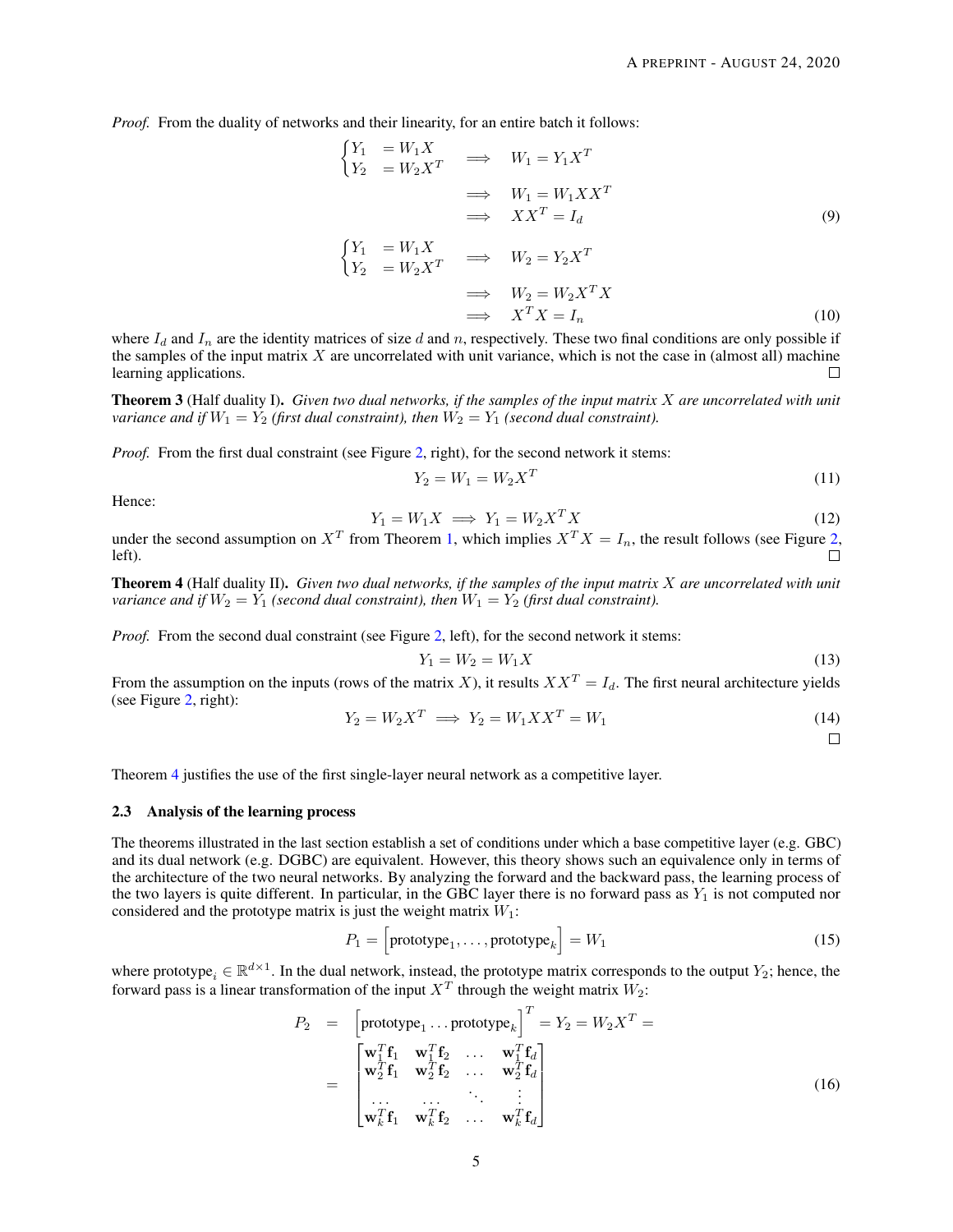

<span id="page-5-0"></span>Figure 2: Half dualities.

where  $w_i$  is the weight vector of the *i*-th output neuron of the dual network and  $f_i$  is the *i*-th feature over all samples of the input matrix X. The components of each prototype are computed using a constant weight  $w_i$ , because  $P_2$  is an outer product, which has rank 1. Besides, each component is computed as it were a one dimensional learning problem. For instance, the first component of the prototypes is  $\left[\mathbf{w}_1^T\mathbf{f}_1 \dots \mathbf{w}_k^T\mathbf{f}_1\right]^T$ ; which means that the first component of all  $\mathcal{I}^T$ the prototypes is computed by considering just the first feature  $f_1$ . Hence, each component is independent from all the other features of the input matrix, allowing the forward pass to be just like a collection of  $d$  one-dimensional problems.

Such differences in the forward pass have an impact on the backward pass as well, even if the form of the loss function is the same for both systems. However, the parameters of the optimization are not the same. For the base network:

$$
\mathcal{L} = \mathcal{L}(X, W_1) \tag{17}
$$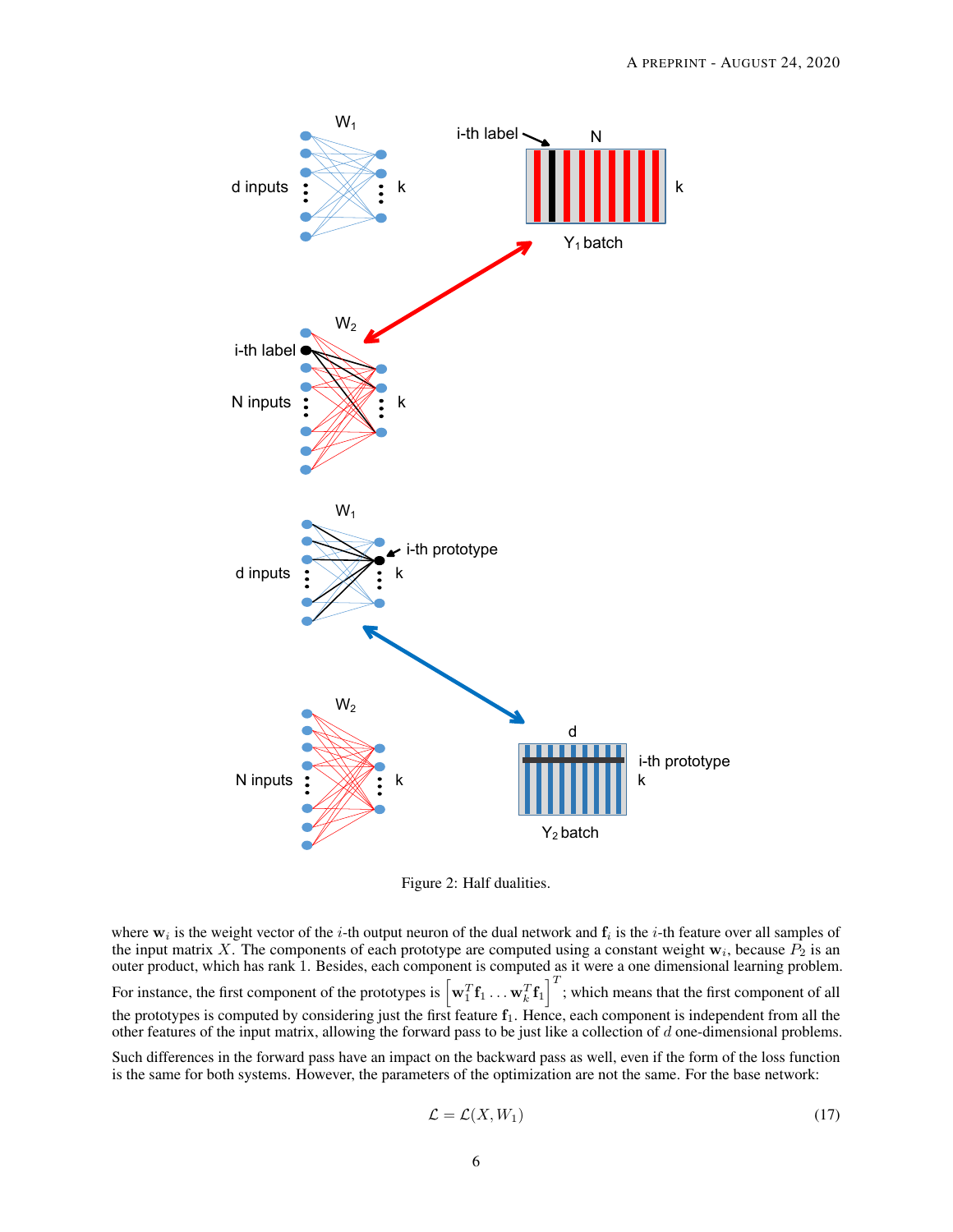while for the dual network:

$$
\mathcal{L} = \mathcal{L}(X^T, Y) \tag{18}
$$

where Y is a linear transformation (filter) represented by  $W_2$ . In the base competitive layer the gradient of the loss function with respect to the weights  $W_1$  is computed directly as:

$$
\nabla \mathcal{L}(W_1) = \frac{d\mathcal{L}}{dW_1}
$$
\n(19)

On the other hand, in the dual competitive layer, the chain rule is required to computed the gradient with respect to the weights  $W_2$  as the loss function depends on the prototypes  $Y_2$ :

$$
\nabla \mathcal{L}(W_2) = \frac{d\mathcal{L}}{dW_2} = \frac{d\mathcal{L}}{dY_2} \cdot \frac{dY_2}{dW_2}
$$
\n(20)

As a result, despite the architecture of the two layers is equivalent, the learning process is quite different.

#### 2.4 Qualitative analysis and comparison

The differences outlined in the previous subsection may have an impact in favoring one or the other layer depending on the problem. The main advantage of using the base competitive layer consists in a lower computational cost, as the forward pass is not required and the backward pass is much easier to compute. Besides, for low dimensional datasets, i.e. when  $N \gg d$ , the size of the weight matrix  $W_1$  is  $d \times k$ , while the size of  $W_2$  is  $N \times k$ . This means that the number of parameters of the dual network is much higher with respect to the base layer, leading to a even higher computational cost. However, by having more parameters, the dual layer may have an advantage in terms of flexibility and in finding better local minima. On the other hand, in high-dimensional settings, when  $N \ll d$ , the matrix  $W_1$  is much larger than  $W_2$ . Hence, by having fewer parameters to optimize, the dual layer behaves like a system with a larger set of constraints, leading to smoother gradient flows and less overfitting.

Furthermore, another reason why the dual layer might be less sensitive to the number of features may depend on its learning process. Indeed, the forward pass decouples the original problem into a set of d one-dimensional problems, while the loss function and the gradient perform the coupling of such problems. Finally, by considering how the two layers build their prototypes, the dual network seems more suitable for joining with deep neural networks. Indeed, the base network is an atypical layer as it does not perform a forward pass at all. The dual network, instead, is more similar to a regular layer as it applies a linear transformation to its input. This latter linear map could also be generalized to a nonlinear transformation by stacking a set of dense layers with nonlinear activation functions.

#### 2.5 Deep dual clustering

The fact that the dual layer is designed for using the gradient of the loss function for training allows to back-propagate to other previous layers in order to preprocess implicitly the training set. The same can be said for the base network. However, the latter is not a true layer. Indeed, it is simply a minimization process in which the weights are directly estimated. For this reason, the output has no meaning. Instead, the dual one has meaningful outputs and, so, has the same nature of the blocks composing a deep neural network.

The deep dual network is composed of a stack of fully-connected layers. The first layer is fed with the transpose of the input matrix X and the last layer is the dual linear layer. All the hidden layers have non linear activation functions (*tanh*), but the output layer is linear. This approach allows the invariance of the feature dimension at each layer. Instead, it is the number of samples that changes at each step. In this way, clustering centroids are directly estimated in the original input space, despite the fact that they are pre-processed in the hidden layers.

#### 2.6 Extension to topological clustering

Topological clustering refers to a class of techniques where cluster centroids are connected during the learning process such that a Delaunay triangulation of the data manifold is induced. One of the most common approaches employs CHL at this purpose: If two prototypes are the two closest centroids for the same sample, an edge is created between them, representing their mutual relationship outlined by the common neighborhood.

The framework developed in the previous section can be easily adapted to accommodate for this kind of learning task. In this sense, the loss function main term represents a clustering index, the quantization error or the ratio between interand intra-cluster distances. However, in order to learn the minimal topological relationship, the loss function can be augmented by a Lagrangian term accounting for the complexity of the network connecting prototypes. At the end of each epoch, the adjacency matrix E, which represents the connections between prototypes using CHL, is computed and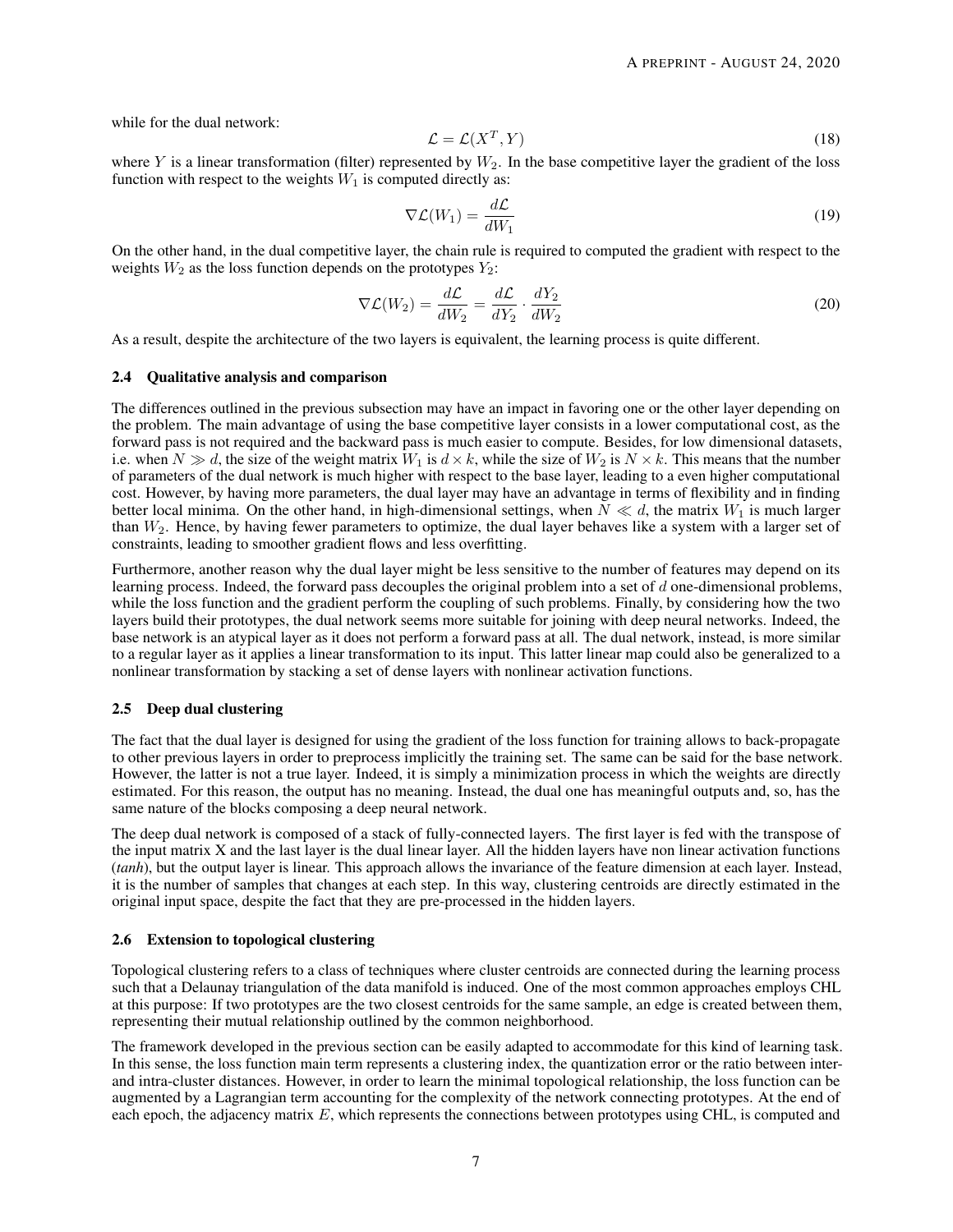

<span id="page-7-0"></span>Figure 3: Comparison GBC (blue line) and DGBC (red line) over 10 runs on three metrics: the quantization error (top row), the norm of the matrix of the edges (middle row), and the number of valid prototypes (bottom row). The metrics are computed on three different datasets: *Spiral* (left column), *Moons* (middle column), and *Circles* (right column).

its norm is also included in the loss function. The gradient of the resulting loss can be computed in order to optimize prototypes' positions such that the complexity of the connections is minimized. The overall loss function looks like:

$$
\mathcal{L} = \mathcal{Q} + \lambda ||E||_2 \tag{21}
$$

where  $Q$  is the quantization error (average squared Euclidean distance between samples and corresponding centroids) and  $E$  is the adjacency matrix representing the connections between prototypes. At the end of the learning process, prototypes without connections and with an empty Voronoi set can be pruned. Hence, the number of output units in the last layer represents an upper bound of the number of valid prototypes, as the neural network will automatically prune redundant centroids.

# 3 Experimental evaluation

In order to validate the theory with non-trivial experiments and to analyze the differences of the two learning approaches, the base competitive layer and its dual network are compared on three synthetic datasets containing clusters of different shapes and sizes. Table [1](#page-8-0) summarizes the main characteristics of each experiment. The first dataset is composed of samples drawn from a two-dimensional Archimedean spiral (*Spiral*). The second dataset consists of samples drawn from two half semicircles (*Moons*). The last one is composed of two concentric circles (*Circles*). Each dataset is normalized by removing the mean and scaling to unit variance before fitting neural models. For all the experiments, the number of output units  $k$  of the dual network is set to 30. A grid-search optimization is conducted for tuning the hyperparameters. The learning rate is set to  $\epsilon = 0.008$  for the base competitive layer and to  $\epsilon = 0.0008$  for its dual layer. Besides, for both networks, the number of epochs is equal to  $\eta = 400$  while the Lagrangian multiplier to  $\lambda = 0.01$ . For each dataset, both networks are trained 10 times using different initialization seeds in order to statistically compare their performance. All the code has been implemented in Python 3, relying upon open-source libraries [\[34,](#page-11-7) [35\]](#page-11-8).

Qualitative results are presented in Figure [4.](#page-8-1) The solutions provided by the base competitive layer are shown in the first row, while the dual network ones are in the second row. Nodes (prototypes) belonging to the same connected component are linked with edges according to their neighborhood. Samples are represented with different colors depending on the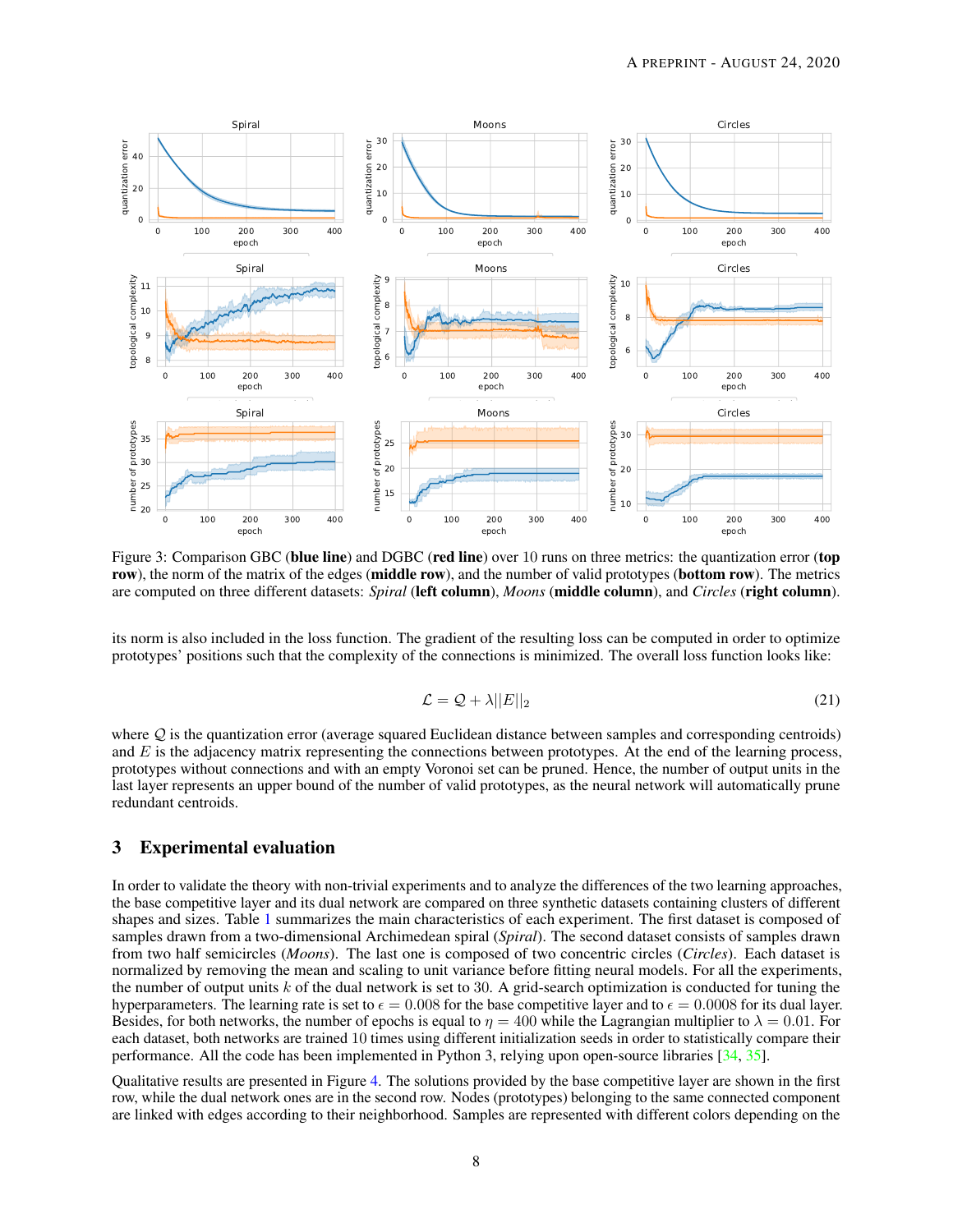| DATASET        |     | SAMPLES FEATURES CLUSTERS |  |
|----------------|-----|---------------------------|--|
| <b>SPIRAL</b>  | 500 | 2                         |  |
| <b>MOONS</b>   | 500 | 7                         |  |
| <b>CIRCLES</b> | 500 |                           |  |

<span id="page-8-0"></span>Table 1: Synthetic datasets used for the experiments.

cluster they belong to. Qualitative considerations considering the location of prototypes suggest that good clustering performance can be obtained using both networks. However, as shown in Figure [3,](#page-7-0) the dual network tends to propose solutions using a slightly higher number of prototypes, thus finding better connections between them and providing a superior representation of the underlying topology, especially considering the *Spiral* and the *Circles* datasets, where clusters are well separated.

In order to assess the main characteristics of the learning process, several metrics are evaluated while training the two networks on the three benchmark datasets. Figure [3](#page-7-0) shows for each dataset a comparison between the base layer and its dual on three key metrics: the quantization error, the topological complexity of the solution (i.e. the norm of the edge matrix), and the number of valid prototypes (i.e. the ones with a non-empty Voronoi set). The main differences between the two approaches are outlined by the quantization error. Both networks seem to converge to similar local minima in all scenarios, thus validating their theoretical equivalence. Nonetheless, the single-layer dual network exhibits a much faster rate of convergence compared to a standard competitive layer. The training of the dual network appears much more stable as outlined by a much lower variance of the quantization error.

## 3.1 An application to high-dimensional clustering

Here the performance of the standard competitive layer and its dual network in tackling high dimensional problems is assessed. Sure enough, standard distance-based algorithms generally suffer the well-known curse of dimensionality when dealing with high-dimensional data. Therefore, the intuition described in previous Section about dual-layer performances in this scenario is evaluated by working with an increasing number of features and a fixed number of samples. The MADELON algorithm proposed in  $\left[36\right]$  is used to generate the high-dimensional datasets. This algorithm creates clusters of points normally distributed about vertices of an n-dimensional hypercube. An equal number of cluster and data is assigned to two different classes. Both the number of samples  $(n<sub>s</sub>)$  and the dimensionality of the space  $(n_f)$  in which they are placed can be defined programmatically. More precisely, the number of samples is set



<span id="page-8-1"></span>Figure 4: Experiments on synthetic datasets. From left to right: *Spiral*, *Moons*, and *Circles* dataset.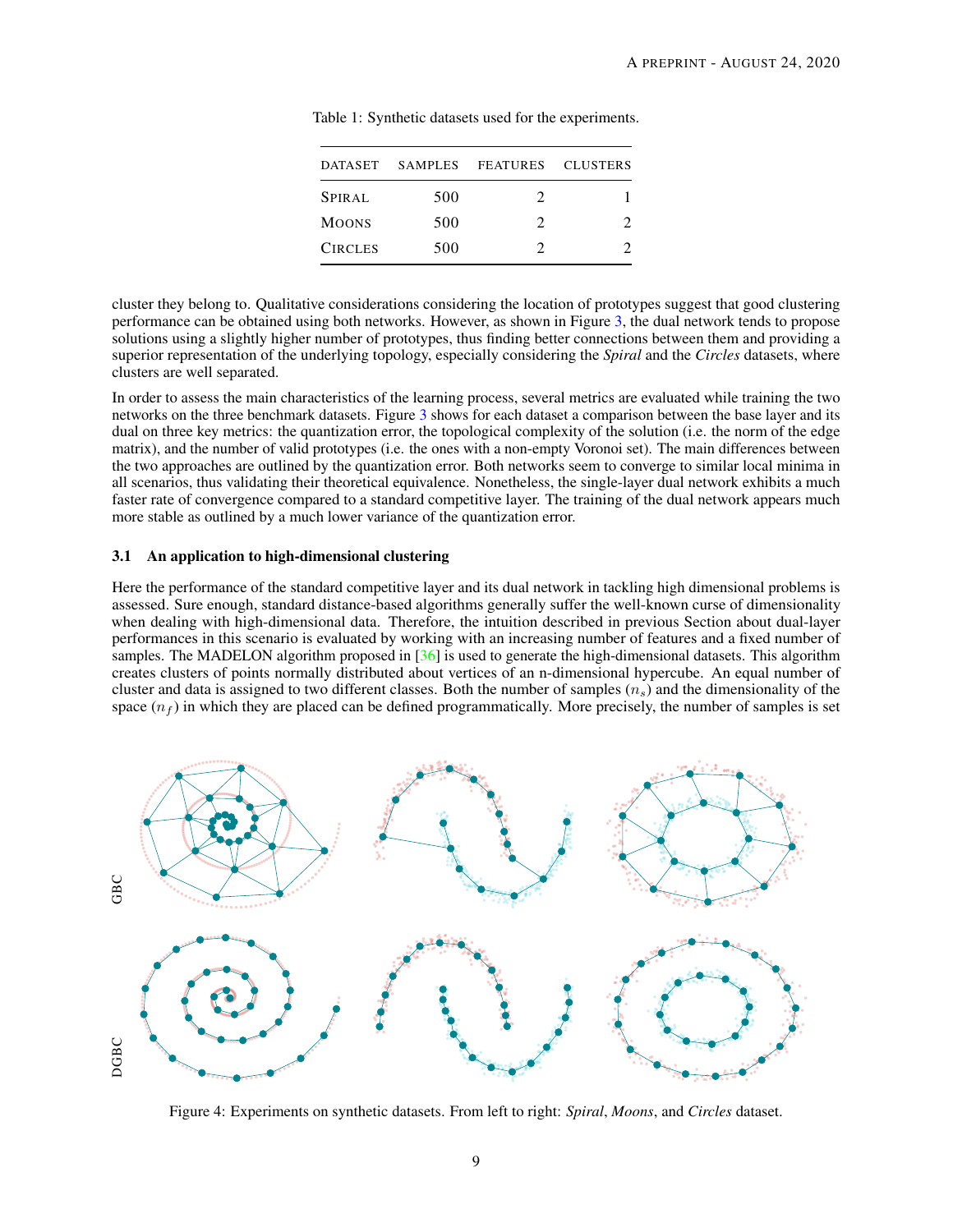to  $n_s = 100$  while the number of features ranges in  $n_f \in [1000, 2000, 3000, 5000, 10000]$ . The number of required centroids is fixed to one tenth the number of input samples. Three different networks are compared: the base network (GBC layer), a single dual layer network (DGBC), and a deep variant of the dual network with two hidden layers of 10 neurons each (deep-DGBC). Results are averaged over 10 repetitions on each dataset. Accuracy for each cluster is calculated by considering true positive those samples belonging to the class more represented and false positive the remaining data. As shown in the top plot of Fig. [5,](#page-9-0) GBC accuracy already drops when the number of feature is higher than 1000. DBGC and deep-DBGC, instead, are more capable to deal with high-dimensional data and their accuracy remains near 100% until 2000 and 3000, respectively. Nevertheless, all the proposed methods struggle when dealing with higher-dimensional data.



<span id="page-9-0"></span>Figure 5: Accuracy of the GBC and the DBGC layer, and the deep DBGC network tested while working with fixed number of samples and an increasing number of features (top) and a fixed number of features and an increasing number of samples (bottom) on the synthetic MADELON dataset [\[36\]](#page-11-9). Error bands represent the standard error of the mean.

A further experiment is also performed in order to check whether the opposite scenario holds true - i.e. that the DBGC layer was not suitable for working with a high number of samples (corresponding to a high number of network inputs). In order to do that we repeated the experiment on the MADELON dataset by setting a fixed number of features  $n_f = 100$ , while working with an increasing number of samples  $n_s \in [10^2, 10^3, 10^4]$ . In the bottom plot of Fig[.5,](#page-9-0) it is shown that notwithstanding a higher computational complexity, DBGC and deep-DBGC are still capable to find a perfect quantization even when dealing with a very high number of samples.

# 4 Conclusion

This work sketches a novel interpretation of topological competitive learning using backpropagation. The foundation of a new theory is provided bridging two research fields which are usually thought as disjointed: gradient-based learning and unsupervised competitive neighborhood-based learning. This theory may represent the basis for a comprehensive reinterpretation of supervised and unsupervised learning with neural networks. Besides, as outlined in the experimental section, the framework can be easily extended to integrate complex topological structures and relationships among prototypes. The two novel competitive layers presented in this work represent the first steps towards the integration of competitive and topological learning with deep neural architectures, outlining the power and flexibility of the approach paving the way towards more advanced and challenging learning tasks such as: topological nonstationary clustering  $[37]$ , hierarchical clustering  $[12, 7]$  $[12, 7]$  $[12, 7]$ , core set discovery  $[38, 39]$  $[38, 39]$  $[38, 39]$ , incremental and attention-based approaches, or multi-objective optimization of a latent space with topological constraints.

# Software

To enable code reuse, the Python code for the mathematical models including parameter values and documentation is freely available under Apache [2](#page-9-1).0 Public License from a GitHub repository  $2$ . The whole package can also be downloaded directly from PyPI<sup>[3](#page-9-2)</sup>. Unless required by applicable law or agreed to in writing, software will be distributed on an "as is" basis, without warranties or conditions of any kind, either express or implied.

<span id="page-9-1"></span> $^2$ <https://github.com/pietrobarbiero/deep-topological-learning>

<span id="page-9-2"></span><sup>3</sup> <https://pypi.org/project/deeptl/1.0.0/>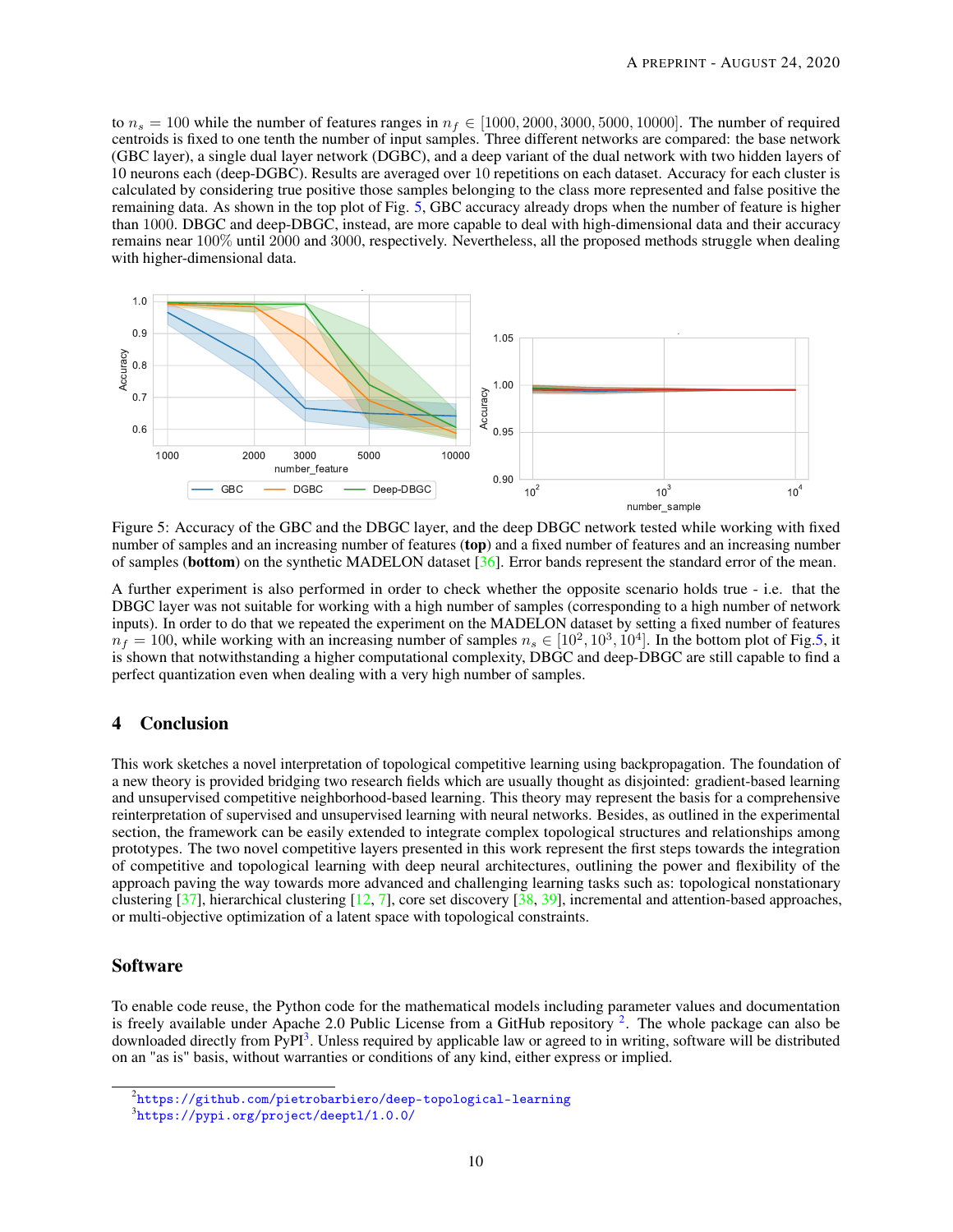## References

- <span id="page-10-0"></span>[1] James MacQueen et al. Some methods for classification and analysis of multivariate observations. In *Proceedings of the fifth Berkeley symposium on mathematical statistics and probability*, volume 1, pages 281–297. Oakland, CA, USA, 1967.
- <span id="page-10-1"></span>[2] G. Mclachlan and K. Basford. *Mixture Models: Inference and Applications to Clustering*, volume 38. 01 1988.
- <span id="page-10-2"></span>[3] Martin Ester, Hans-Peter Kriegel, Jörg Sander, Xiaowei Xu, et al. A density-based algorithm for discovering clusters in large spatial databases with noise. In *Kdd*, volume 96, pages 226–231, 1996.
- <span id="page-10-3"></span>[4] Robin Sibson. Slink: an optimally efficient algorithm for the single-link cluster method. *The computer journal*, 16(1):30–34, 1973.
- <span id="page-10-4"></span>[5] D. Defays. An efficient algorithm for a complete link method. *The Computer Journal*, 20(4):364–366, 01 1977.
- <span id="page-10-5"></span>[6] Leonard Kaufman and Peter J Rousseeuw. *Finding groups in data: an introduction to cluster analysis*, volume 344. John Wiley & Sons, 2009.
- <span id="page-10-6"></span>[7] Giansalvo Cirrincione, Gabriele Ciravegna, Pietro Barbiero, Vincenzo Randazzo, and Eros Pasero. The gh-exin neural network for hierarchical clustering. *Neural Networks*, 121:57–73, 2020.
- <span id="page-10-7"></span>[8] Teuvo Kohonen. Self-organized formation of topologically correct feature maps. *Biological cybernetics*, 43(1):59– 69, 1982.
- <span id="page-10-8"></span>[9] Thomas Martinetz, Klaus Schulten, et al. A" neural-gas" network learns topologies. 1991.
- <span id="page-10-9"></span>[10] Bernd Fritzke. A growing neural gas network learns topologies. In *Advances in neural information processing systems*, pages 625–632, 1995.
- <span id="page-10-10"></span>[11] Bernd Fritzke. A self-organizing network that can follow non-stationary distributions. In *International conference on artificial neural networks*, pages 613–618. Springer, 1997.
- <span id="page-10-11"></span>[12] E. J. Palomo and E. López-Rubio. The growing hierarchical neural gas self-organizing neural network. *IEEE Transactions on Neural Networks and Learning Systems*, 28(9):2000–2009, 2017.
- <span id="page-10-12"></span>[13] E. J. Palomo, M. A. Molina-Cabello, E. López-Rubio, and R. M. Luque-Baena. A new self-organizing neural gas model based on bregman divergences. In *2018 International Joint Conference on Neural Networks (IJCNN)*, pages 1–8, 2018.
- <span id="page-10-13"></span>[14] Donald Olding Hebb. *The organization of behavior: A neuropsychological theory*. Psychology Press, 2005.
- <span id="page-10-14"></span>[15] Thomas Martinetz. Competitive hebbian learning rule forms perfectly topology preserving maps. In *International conference on artificial neural networks*, pages 427–434. Springer, 1993.
- <span id="page-10-15"></span>[16] R. H. White. Competitive hebbian learning. In *IJCNN-91-Seattle International Joint Conference on Neural Networks*, volume ii, pages 949 vol.2–, 1991.
- <span id="page-10-16"></span>[17] Thomas Martinetz and Klaus Schulten. Topology representing networks. *Neural Networks*, 7(3):507–522, 1994.
- <span id="page-10-17"></span>[18] Bernd Fritzke. Some competitive learning methods. *Artificial Intelligence Institute, Dresden University of Technology*, 1997.
- <span id="page-10-18"></span>[19] Pietro Barbiero, Giovanni Squillero, and Alberto Tonda. Modeling generalization in machine learning: A methodological and computational study, 2020.
- <span id="page-10-19"></span>[20] Naomi Altman and Martin Krzywinski. The curse (s) of dimensionality. *Nature Methods*, 15:399–400, 2018.
- <span id="page-10-20"></span>[21] Karl Pearson. Liii. on lines and planes of closest fit to systems of points in space. *The London, Edinburgh, and Dublin Philosophical Magazine and Journal of Science*, 2(11):559–572, 1901.
- <span id="page-10-21"></span>[22] Yann LeCun, Bernhard Boser, John S Denker, Donnie Henderson, Richard E Howard, Wayne Hubbard, and Lawrence D Jackel. Backpropagation applied to handwritten zip code recognition. *Neural computation*, 1(4):541– 551, 1989.
- <span id="page-10-22"></span>[23] Paul Smolensky. Information processing in dynamical systems: Foundations of harmony theory. Technical report, Colorado Univ at Boulder Dept of Computer Science, 1986.
- <span id="page-10-23"></span>[24] Geoffrey E Hinton and Richard S Zemel. Autoencoders, minimum description length and helmholtz free energy. In *Advances in neural information processing systems*, pages 3–10, 1994.
- <span id="page-10-24"></span>[25] Junyuan Xie, Ross Girshick, and Ali Farhadi. Unsupervised deep embedding for clustering analysis. In *International conference on machine learning*, pages 478–487, 2016.
- <span id="page-10-25"></span>[26] Gang Chen. Deep learning with nonparametric clustering. *arXiv preprint arXiv:1501.03084*, 2015.